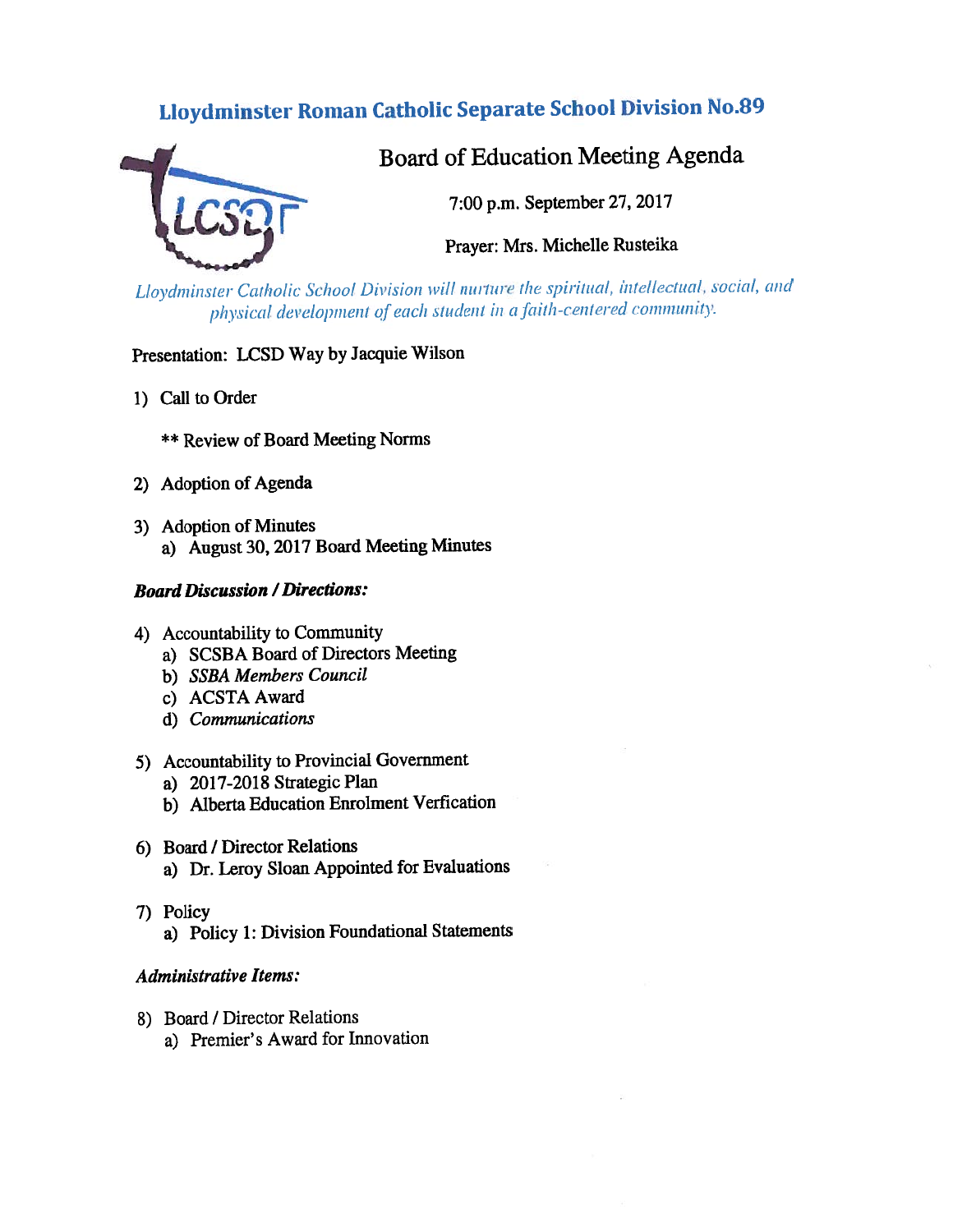- 9) Organizational Management
	- a) Grand Opening
		- i) Synergy Vault
		- ii) Portables
	- b) Enrollment Preliminary Review
- 10) Personnel Management
	- a) Personnel Report
- 11) Information Items

 $\lt$ 

- a) Government of Saskatchewan Bulk fuel Purchase Agreement
- b) Lloydminster & District Co-op Ltd: Fuel Good Day 2017 Results
- 12) Correspondence
- 13) Identification of Emergent Items:
- 14) Closing Prayer
- 15) Adjournment

October Prayer: Mr. Chris Camel!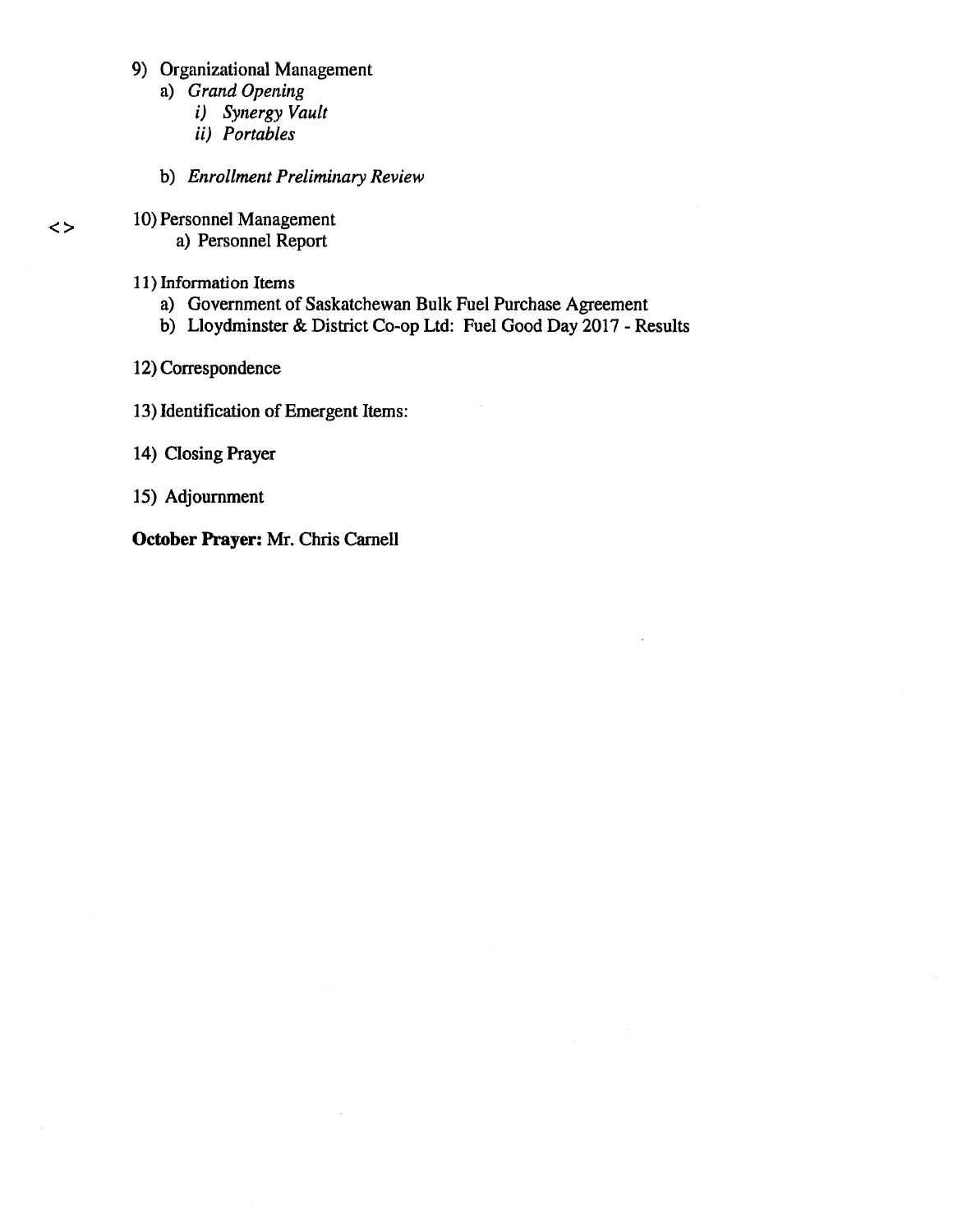#### LLOYDMINSTER R.C.S.S.D. #89

#### BOARD OF EDUCATION MINUTES

To

#### September 27, 2017

TIME AND PLACE: The meeting commenced at 7:01 p.m. in the Board Room.

**ATTENDANCE:** Mrs. Paula Scott (Chair) Mrs. Michelle Rusteika Mrs. Laurie Makichuk Mrs. Erin MacDuff Mrs. Jill Wytrykusz Mr. Calvin Fendelet

> Mr. Nigel McCarthy, Director of Education Ms. Glenda Kary, Deputy Director of Education Mrs. Melanie Stelmaschuk, Chief Financial Officer Mr. Kevin Kusch, Deputy Director of Learning

ABSENT: Mr. Chris Carnell

Prayer led by Mrs. Michelle Rusteika

7:09 pm — 7:31 pm Presentation by Mrs. Jacquie Wilson regarding the Instruction Coaching program.

#### ADDITIONS:

17/09/27-01 Mrs. Laurie Maltichuk moved that the Board of Education approve the Agenda agenda, as presented.

#### **CARRIED**

17/09/27-02 Mrs. Erin MacDuff moved that the Board of Education approve August 30, 2017 the August 30, 2017 Board meeting minutes, as presented. **Minutes** 

#### CARRIED

17/09/27-03 Mrs. Jill Wytrykusz moved that the Board of Education nominate ACSTA Award Mr. Ken Loehndorf for an ACSTA Lifetime Membership Award.

#### CARRIED